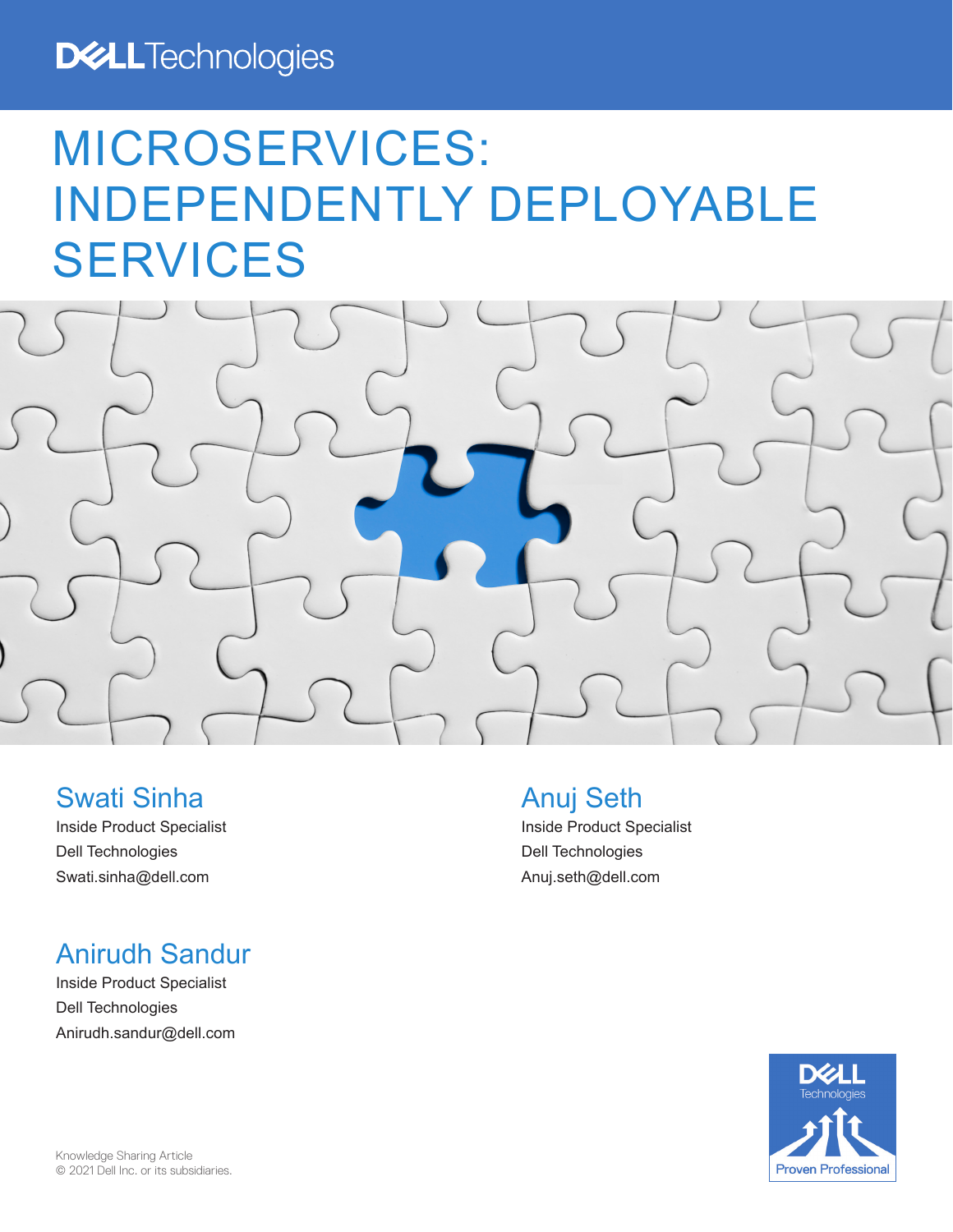

The Dell Technologies Proven Professional Certification program validates a wide range of skills and competencies across multiple technologies and products.

From Associate, entry-level courses to Expert-level, experience-based exams, all professionals in or looking to begin a career in IT benefit from industry-leading training and certification paths from one of the world's most trusted technology partners.

Proven Professional certifications include:

- Cloud
- Converged/Hyperconverged Infrastructure
- Data Protection
- Data Science
- Networking
- Security
- Servers
- Storage
- Enterprise Architect

Courses are offered to meet different learning styles and schedules, including self-paced On Demand, remote-based Virtual Instructor-Led and in-person Classrooms.

Whether you are an experienced IT professional or just getting started, Dell Technologies Proven Professional certifications are designed to clearly signal proficiency to colleagues and employers.

Learn more at www.dell.com/certification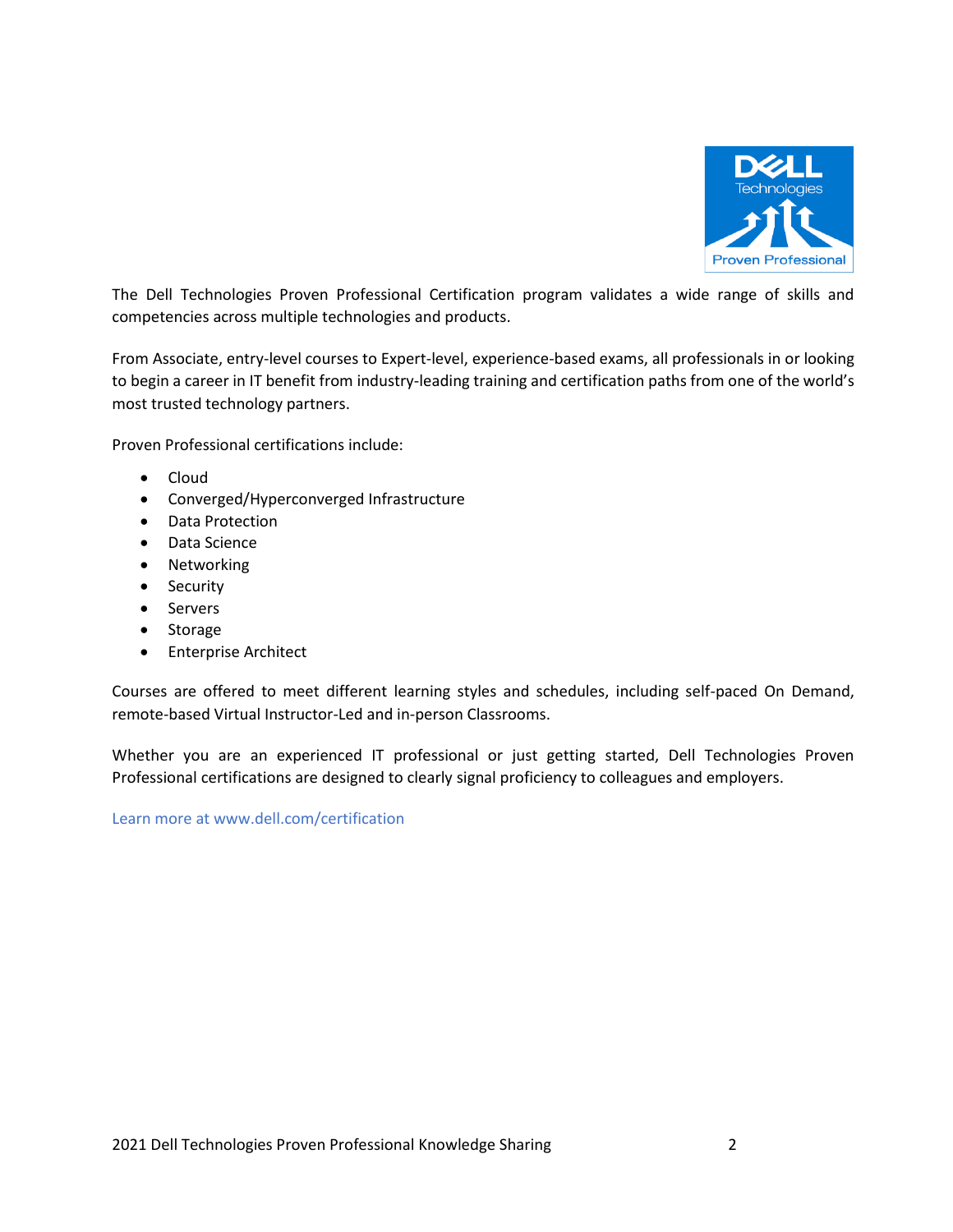# **Table of Contents**

Disclaimer: The views, processes or methodologies published in this article are those of the authors. They do not necessarily reflect Dell Technologies' views, processes or methodologies.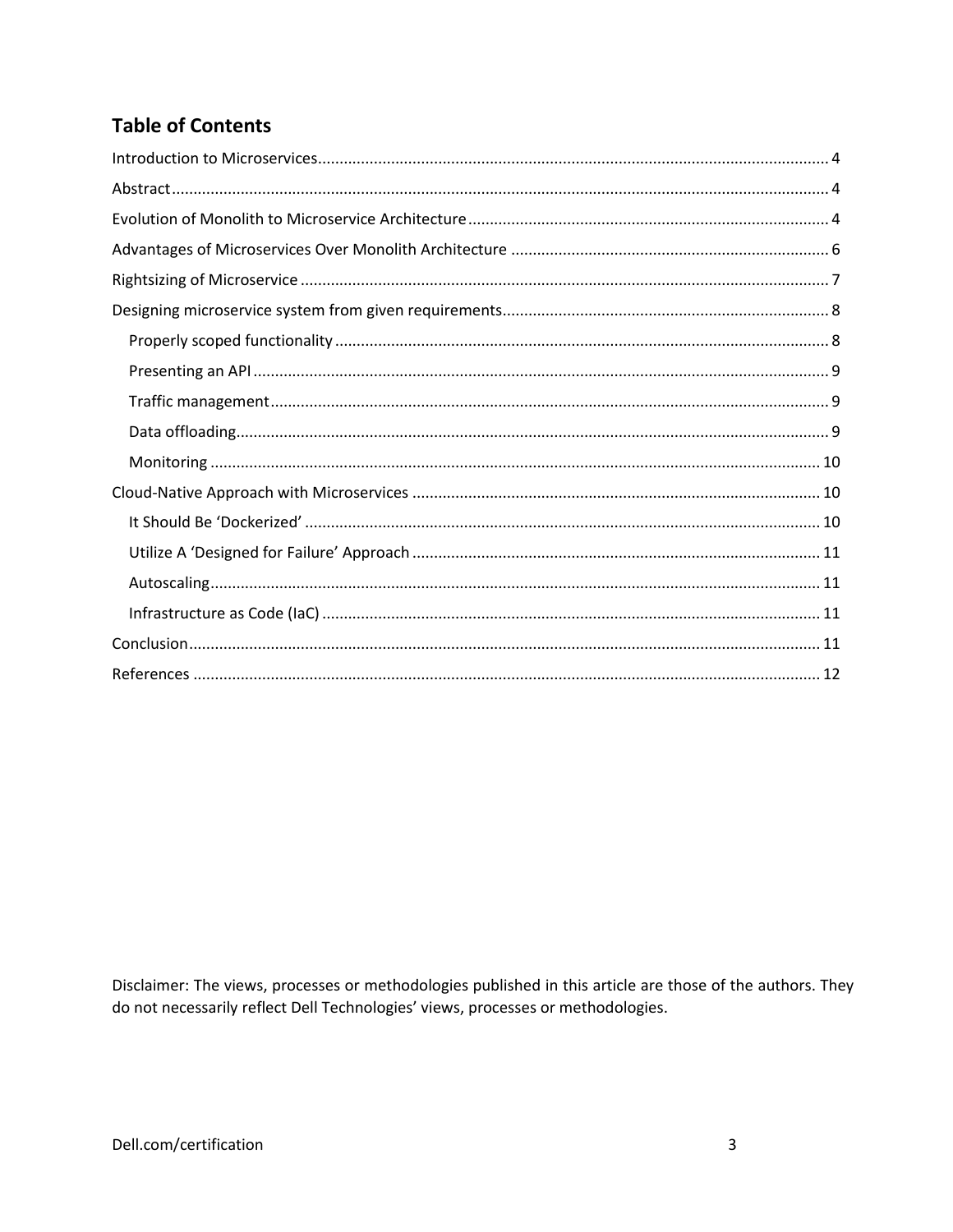## <span id="page-3-0"></span>**Introduction to Microservices**

Microservices is an application architecture that takes every application function and puts it in its own service that runs in a container; these containers communicate over API.

In detail, Microservices are an architectural approach to building applications. As an architectural framework, microservices are distributed and loosely coupled, so one team's changes won't break the entire app. The benefit to using microservices is that development teams can rapidly build new components of apps to meet changing business needs. Microservices architecture offer lightweight and services architecture that comes handy in modern technology world.

## <span id="page-3-1"></span>**Abstract**

This article provides a high-level overview of "Microservices", a highly scalable structural style for developing software applications today. The term "Microservice Architecture" has emerged over the past few years to describe a particular way of designing a software application as suites made up of independently deployable services.

This article will serve as a reference document for anyone seeking to understand Microservices and its architecture and also provides a starting point to appropriately look at best practices of Microservices, including:

- An introduction to Microservices.
- Evolution of Monolith to Microservice Architecture.
- How could we look at the right sizing of microservices?
- How to divide a monolith and how much to divide it up by. When is the monolith considered too small?
- How to take a requirement and design a microservices system from those requirements.

Also covered is how microservice architecture is optimized for development of cloud-native applications. Boundaries and advantages of microservices are also presented with the help of a use-case.

#### <span id="page-3-2"></span>**Evolution of Monolith to Microservice Architecture**

Microservices stem from an evolutionary design background and see service decomposition as the future toward enabling application developers to control changes in their application without application downtime. Change control doesn't necessarily mean change reduction – with the right approach and decomposition of services you can make frequent, fast, and necessary changes to an application. We will discuss the monolith architecture and advantages that microservices provides.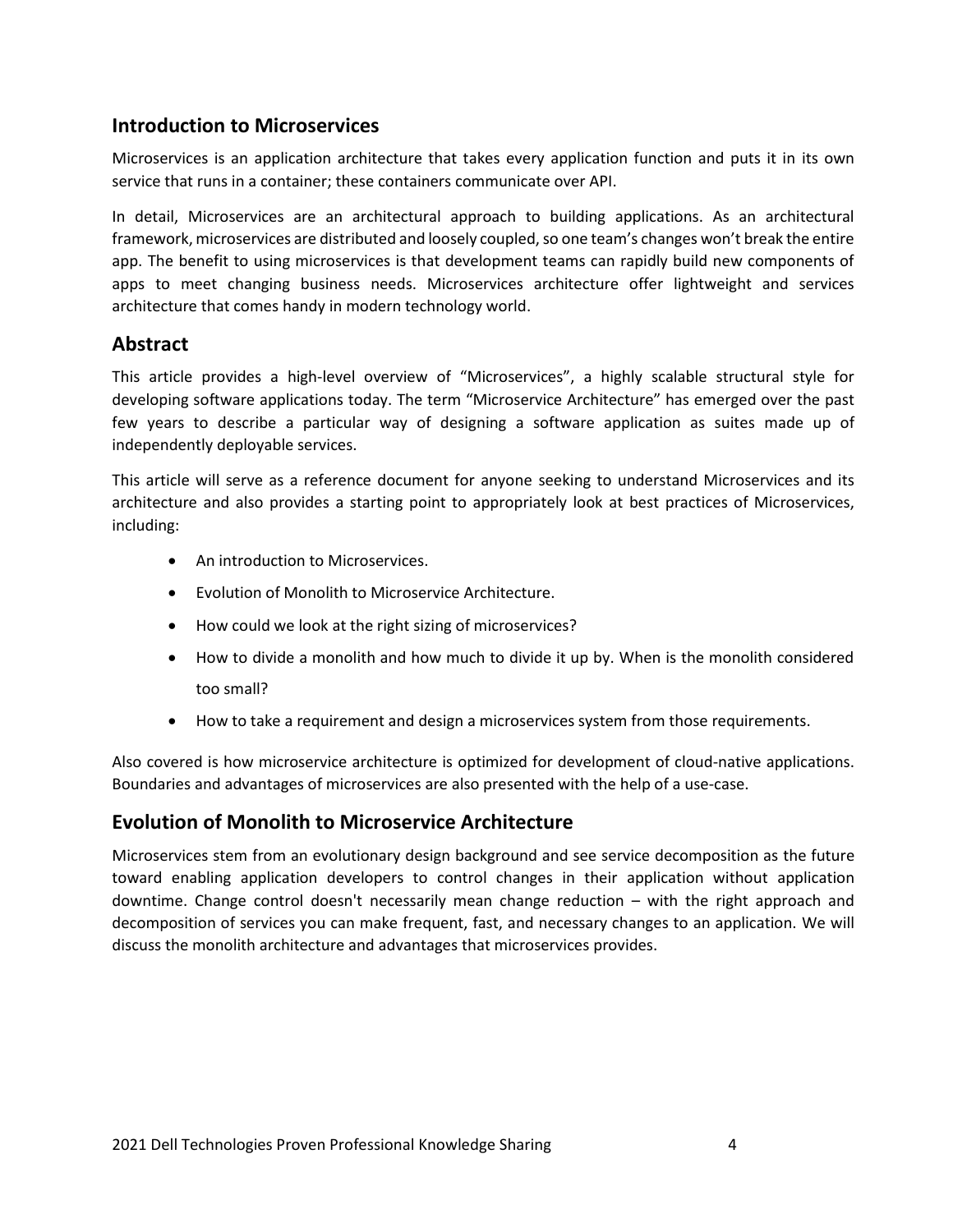# **Monolith Architecture**

Monolith Architecture is a service-side system based on a single application. For example, in Java, an application will be put into a jar file and deployed as whole into a production environment.



**Figure 1: Monolithic Architecture**

# **Microservice Architecture**

A microservice is a core function of an application and runs independent of other services. However, a microservices architecture is about more than just the loose coupling of an app's core functions; it's about restructuring development teams and interservice communication in a way that prepares for unexpected failures, future scalability, and adding new capabilities.



**Figure 2: Microservices Architecture**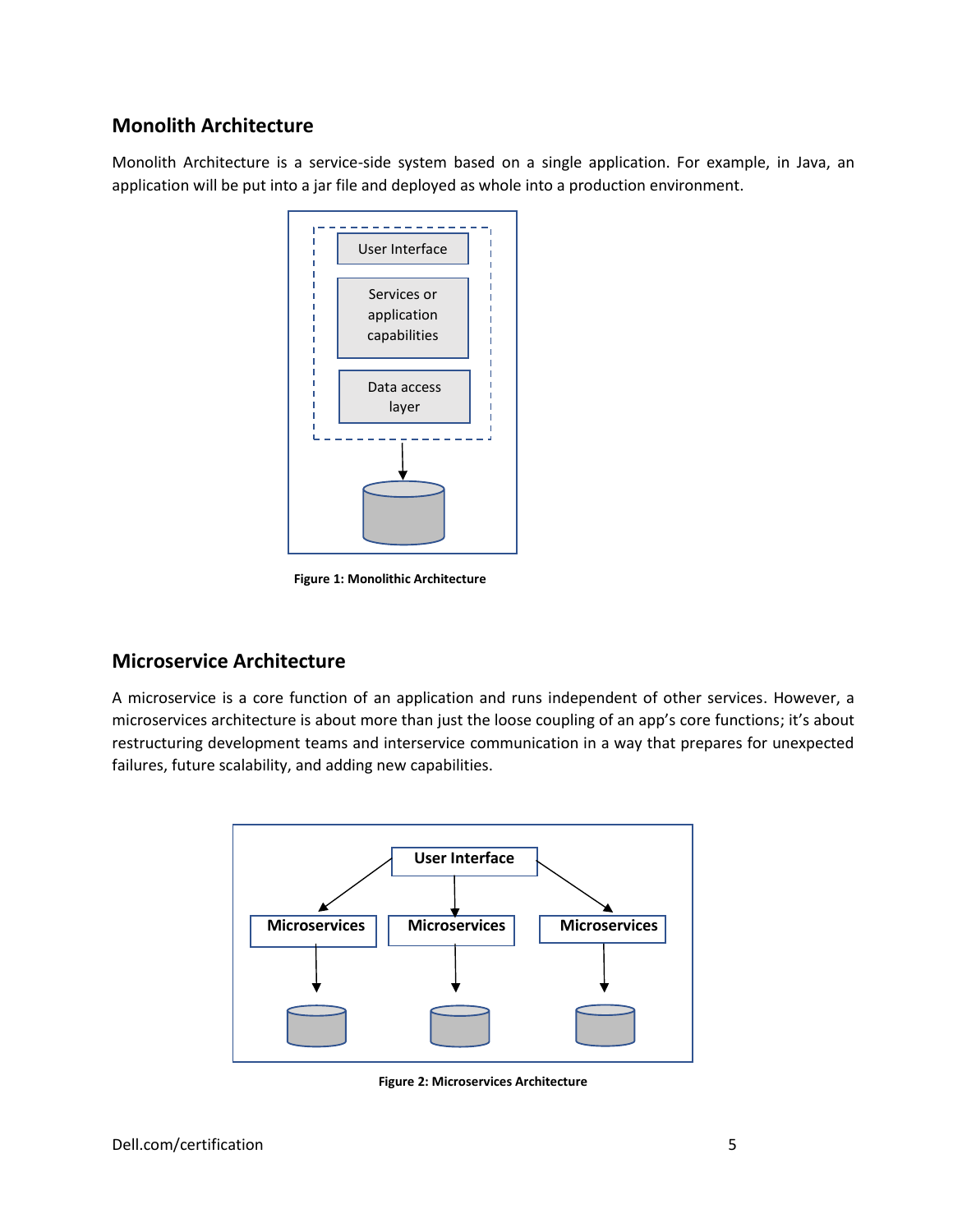# <span id="page-5-0"></span>**Advantages of Microservices Over Monolith Architecture**

Consider an online application that provides ticketing service for various events. Now let's compare the same application using the Monolith architecture and Microservices.





**Figure 3: Monolithic Architecture of ticketing application**

This architecture is highly dependent, having shared libraries within architecture. If we want to make any changes, we must understand which components rely on which shared library. Their language or framework is another drawback; if this application is written in Java and changes or additional features to the application are needed, they must be done only through Java. This limits and bounds the development team.

Adding features or capabilities to the application becomes much larger and very difficult for the DevOps team to understand and remember every little thing about the application changes. Consequently, as an application grows, the architecture becomes more complex.

Also, adding capabilities requires shutting down the application on Friday, deploy and stabilize the application over the weekend and make sure it is all set by Monday. This would be frustrating and painful for many teams. When there is a surge of user traffic, one more instance of an application must be deployed, which is time consuming as well.

Summarizing the disadvantages of using in Monolithic architecture:

- It is highly dependent.
- Language or framework used is constraint.
- Growth, deployment and scaling is difficult.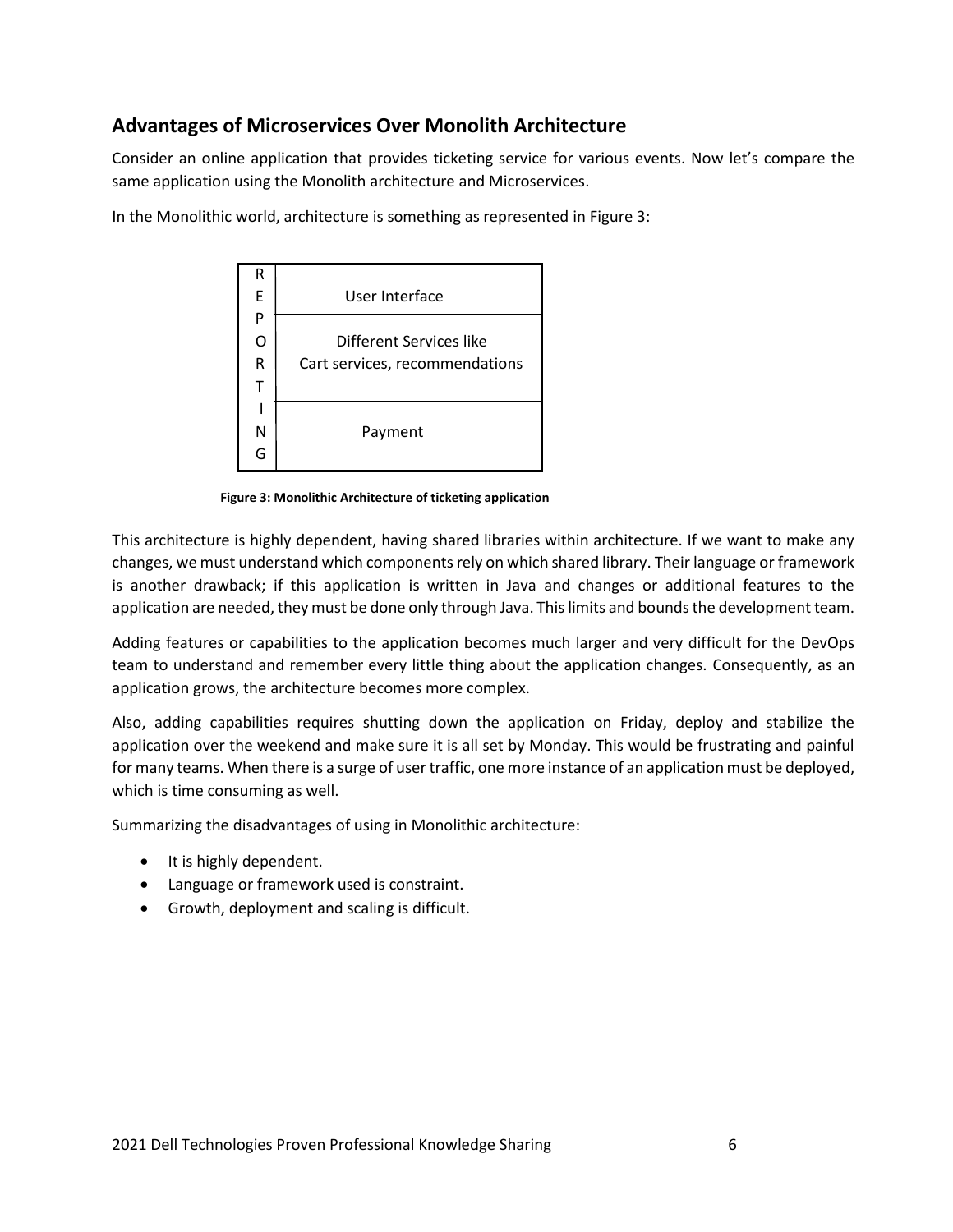Now, let's compare this application function using Microservices Architecture.



**Figure 4: Microservice Architecture of ticketing application**

Figure 4 shows how every app function is its own service having its own container and all the functions communicate via API. This enables different service teams to use the language or framework they are familiar with and need not rely on other teams as would be the case with Monolithic or traditional architecture. Also, there is no need to wait for the entire application to be ready to test. As and when each service is completely developed it is tested and placed in DevOps pipeline. This saves a lot of time of different teams and need to be dependent.

Some advantages of Microservices over Monolithic architecture are:

- Independent.
- Language/Framework is not a constraint.
- Less risk when changing or adding features.
- Independent scaling.

# <span id="page-6-0"></span>**Rightsizing of Microservice**

Given that microservices are supposed to be "micro", there's a lot of discussion about the right size. A typical answer to this question is: A microservice should do just one thing. We don't really think that's an answer, as "one thing" leaves a lot of room for interpretation. Most people suggest that each individual microservice should be as small as a single function, but we strongly disagree with this for almost every situation. Consider, for example, a function that computes something based on three input values and returns a result. Is that a good candidate for a microservice, i.e. should it be a separately deployable application of its own?

We believe it's easier to approach this from the opposite direction. For example, a web-based email system. Let's not overcomplicate things. Assume it's traditional and offers the minimal features you'd expect, such as logging in and out, maintaining some user settings, creating messages (from scratch or by replying to or forwarding an existing one), deleting messages, viewing your inbox, moving messages into folders (that you can create, view and delete), maintaining an address book, search for messages, etc. At one extreme, we could absolutely build this as a single application and ensure it's built not as a single package but using a reasonable internal modularization strategy. We could decide to write its core as a set of collaborating classes, maybe adhering to the domain-driven design (DDD) approach which would classify the classes according to the role they play. Then we'd add the dependencies to the outside world, such as the UI, the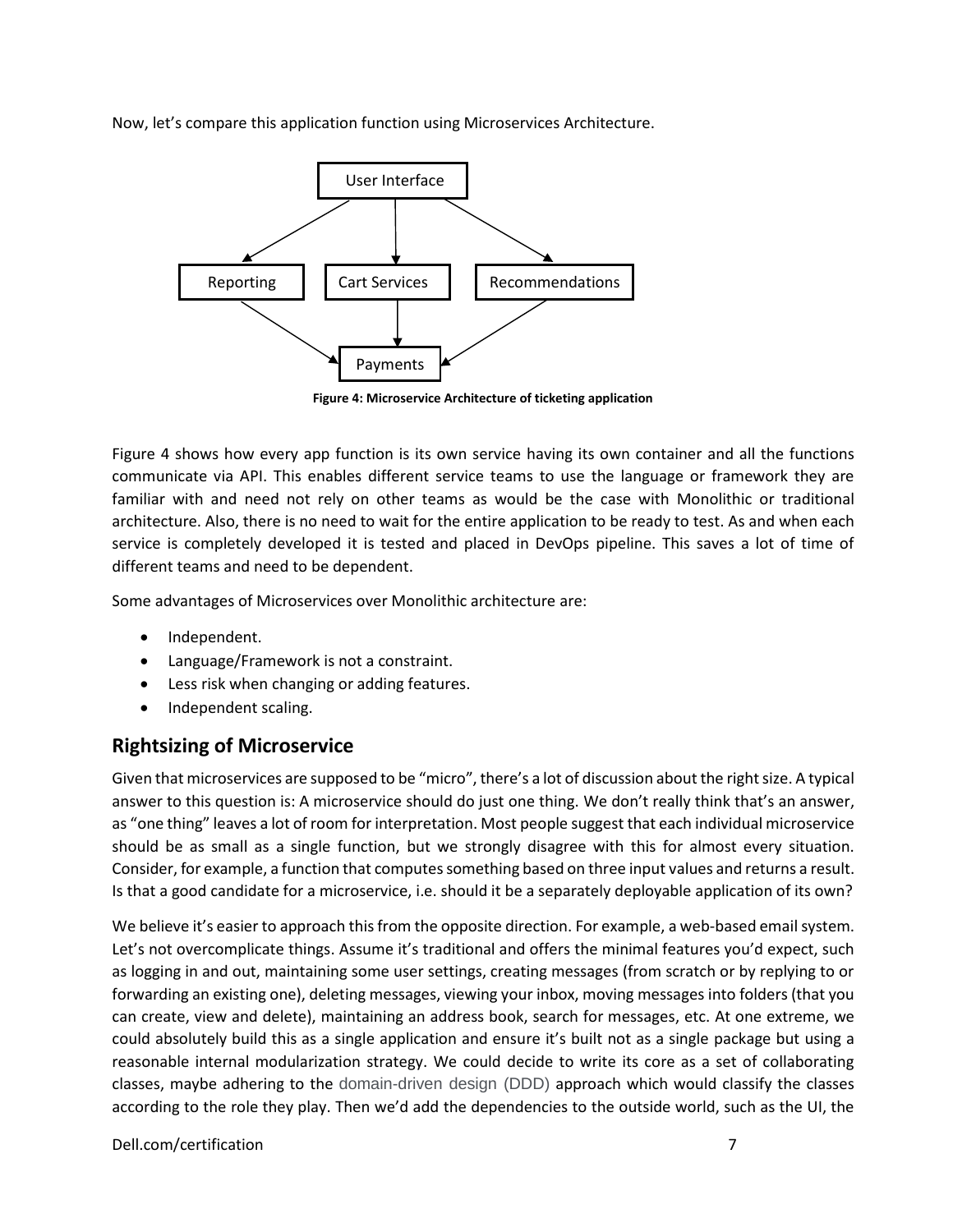data storage, external systems (such as maybe external mail handlers, LDAP (Lightweight Directory Access Protocol)directories, etc.), possibly using a layered or hexagonal architecture.

The team(s) working on this application would need to synchronize very tightly, as the whole thing is released at once. It will also be scaled in an all-or-nothing fashion, and will be down or up and running completely, not partially. That may be perfectly fine! But let's assume (again) you deem it's not and want to cut it apart into separate parts that have their own lifecycle and are isolated from each other.

How would you go about decomposing this into separate applications or services? First, the login/logout stuff (the auth system) is a good candidate, as is the user profile. They could go into one service, but if we consider that the auth system has to maintain passwords (or rather, password hashes), it makes sense in my view to treat it differently from the rest. The emails and folders themselves seem quite cohesive to me, though: You could separate them, but we probably wouldn't. If there are multiple ways to connect to the outside world, i.e. via the Web interface, POP3, IMAP, and SMTP, I can imagine each of those being their own service. Maybe we would factor out the storage of messages into its own service, one that doesn't know the difference between a document and an email. We think the address book, including its data storage, its UI and its API seems like a natural candidate to be separated from the rest.

But in all, we would probably end up with a dozen, maybe twenty or thirty services (or self-contained systems, as I prefer to call them). More importantly, we think that for any given interaction triggered by some outside event – e.g. a user clicking a button after entering data into a form – I'd end up touching maybe 3-5 of them.

In other words, it's not a goal to make your services as small as possible. Doing so would mean you view the separation into individual, stand-alone services as your only structuring mechanism, while it should be only one of many.

# <span id="page-7-0"></span>**Designing microservice system from given requirements**

We need to understand the fundamental components of a microservice if we want the resulting artifact to operate properly and not end up looking like the same old monolithic application with a new paint job.

Here are five elements that your microservice will need before it can take its place in a distributed application architecture.

#### <span id="page-7-1"></span>**Properly scoped functionality**

The biggest design issue with monolithic application architectures is that there's so much code in them that implements widely differing functionality. To make any change to a monolithic app, you must coordinate across different groups to ensure that everyone's code continues operating properly. As a result, developers often spend more time on integration and testing than on delivering new application capability.

For this reason, the first element of a microservice is to define what it should do. What is the breadth of functionality it should implement? On their initial foray into microservices, many people are concerned that they'll over-partition their functionality and end up with too many tiny microservices. In my experience, over-partitioning is rarely the issue; it's more common to stuff too much into each service.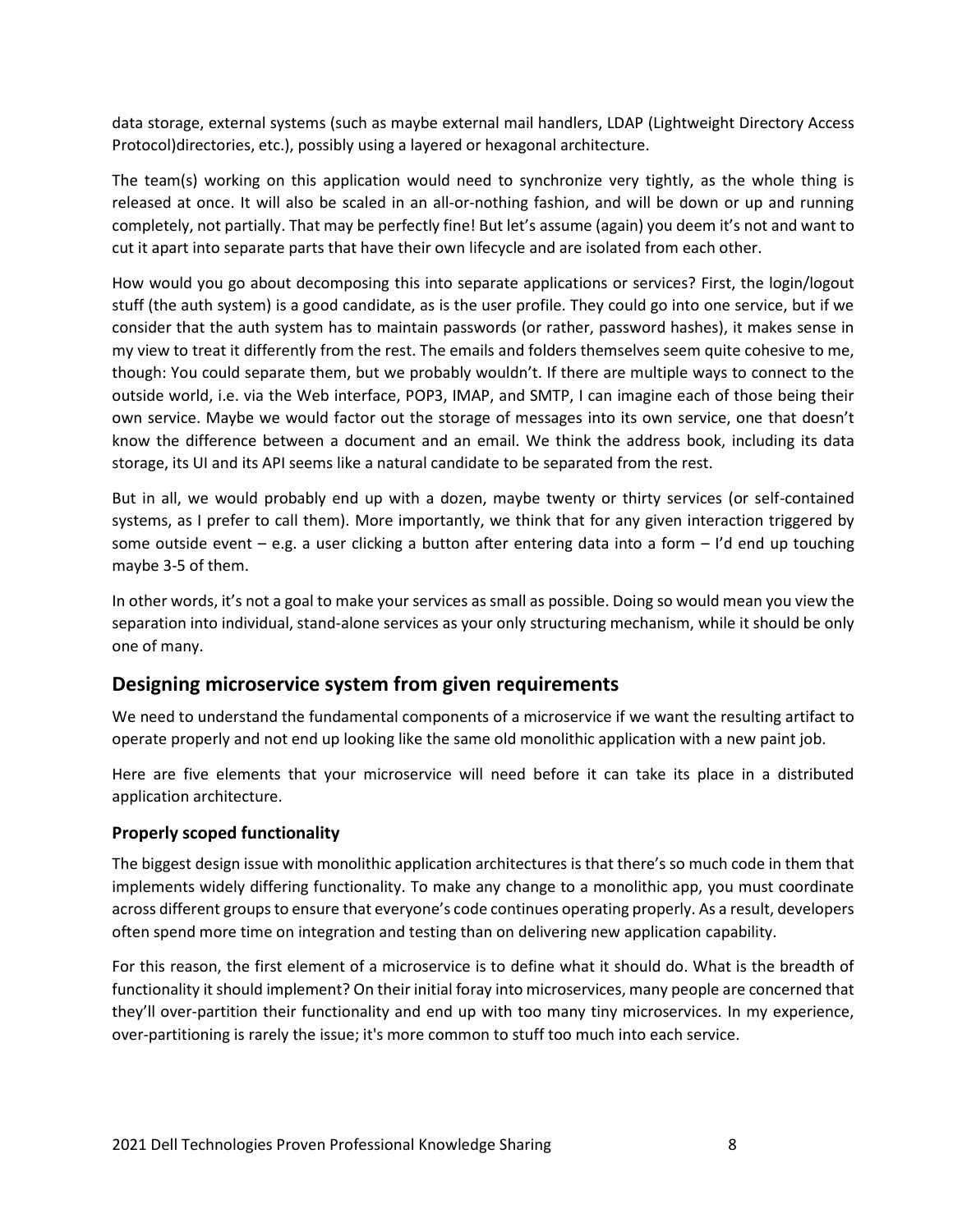One way to define the proper scope is to partition the services along logical functionality lines. For example, a tax lookup function in your monolithic app that many other functions call is a candidate to be broken out into its own service.

Another scoping approach is to mirror the development organization's structure. Each application subgroup (e.g. the authentication group responsible for user identity and authorization) takes responsibility for creating one or more microservices for the functionality that falls into its area.

#### <span id="page-8-0"></span>**Presenting an API**

Once you break up a single application into multiple cooperating services, how should the services talk to one another? Typically, this is done with Representational State Transfer (REST) web services API calls, although you can use other transport mechanisms as well.

Presenting an API to calling services in some way represents the old challenge of integration. For an overall application to run properly, each of the individual services must be able to reliably send and receive data, and testing that APIs operate properly is necessary to ensure that everything hangs together.

The foundation of an API is exposing the service at a known location with a format that, when called by a client service, can respond with the appropriate functionality and/or response data. Recognize, though, that as individual services mature, they may add new functionality that requires a richer API. This, in turn, implies that the new API must be exposed alongside the old one. Absent this, every API change cascades into a requirement that all callers update their code and retest, which results in the same problem that monolithic applications pose.

#### <span id="page-8-1"></span>**Traffic management**

In the real world of operations applications, a service may run slowly, and calls to it to take a long time. Or a service can be overwhelmed with calls and lack the processing power needed to respond quickly enough. Even worse, a service might simply stop running due to a software or hardware crash. And sometimes a client is issuing too many calls for the lower-level service to respond quickly enough.

Addressing this too-heavy traffic situation requires management. There must be a way for calling and called services to communicate status and coordinate traffic loads.

From the perspective of the calling service, it should always track its calls and be prepared to terminate them if the response takes too long. From the perspective of the called service, the API design should include the ability to send a response that indicates overload. This response, typically referred to as backpressure, signals that the calling service should reduce or redirect its load.

#### <span id="page-8-2"></span>**Data offloading**

The vagaries and erratic traffic of microservice applications mean that individual services come and go. Adding to the constant service instance churn is the reality that the underlying infrastructure also is unreliable. Virtual machines crash, fail to respond or go into high-load status while not performing any useful work (thereby requiring hard termination). Nevertheless, while individual services instances are transient, the overall service must be available and continue operating so that users will keep obtaining results from the application.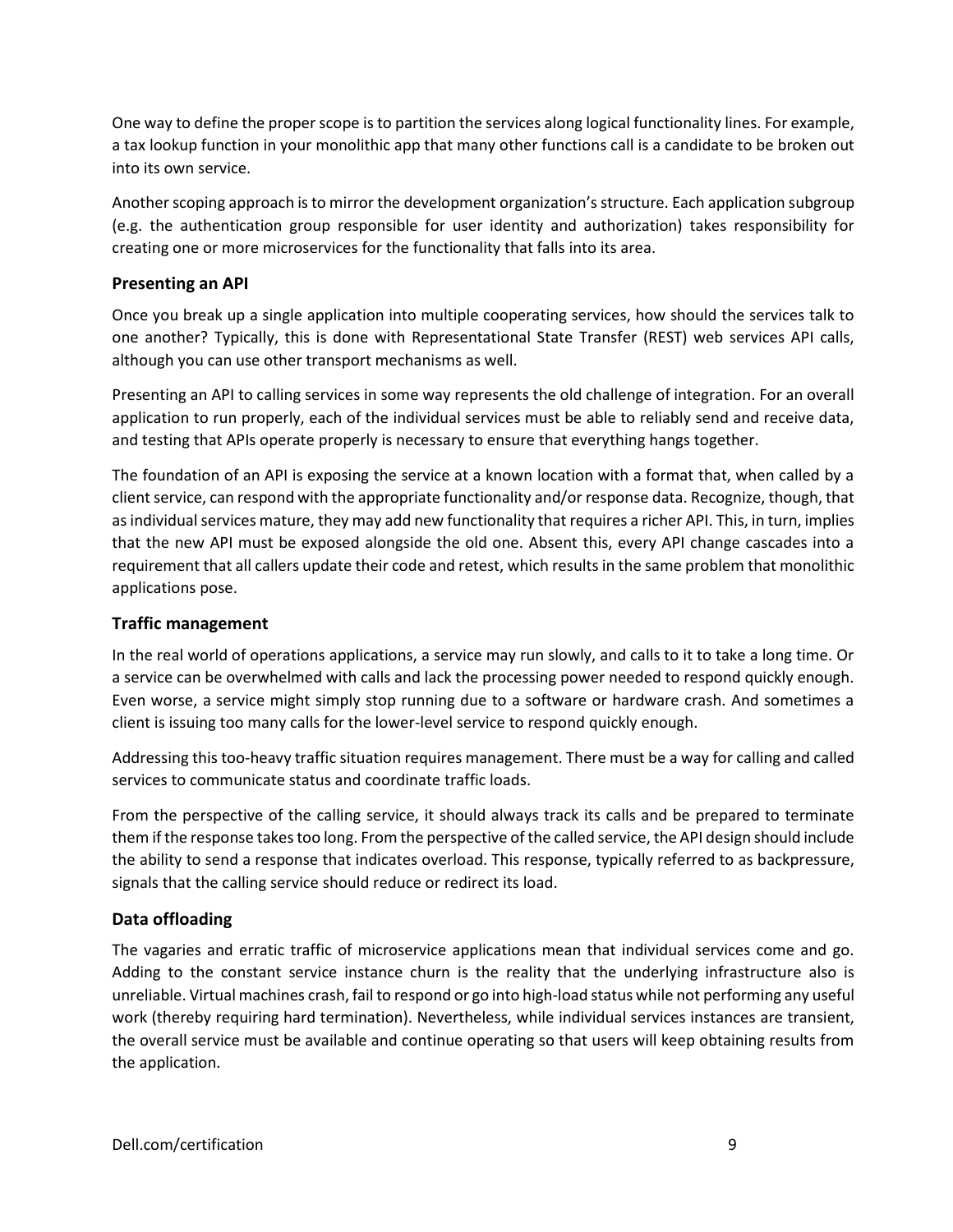This need for continuous operation is quite different from traditional applications, which often stop operating if the underlying infrastructure fails.

To ensure that users can continue to perform useful work despite failure of one instance from which their sessions are being served, you can migrate user-specific data off of service instances and into a shared, redundant storage system that's accessible from all service instances. Thus, you can ensure that no instance crash stops user interactions.

#### <span id="page-9-0"></span>**Monitoring**

Decomposition of a monolithic application, along with insertion of offloaded data layer and caching to increase performance, inevitably means a more complex application topology — a lot more complex.

For this reason, traditional monitoring tools and approaches cannot deal with the scale and dynamic environments associated with microservices. The monitoring system for a microservices-based application must allow for ongoing resource change, be able to capture monitoring data in a central location, and display information that reflects the frequently changing nature of microservices applications.

But more is necessary to deliver useful metrics for microservices applications. As an end-user action triggers application work, API calls and service work cascade down the application topology, and a single action may result in tens, or hundreds, of monitorable events. Trying to manually correlate errors across a service cascade is nearly impossible, so use a monitoring system that can discover and display events based on a common timeline to support root cause analysis.

Most microservices monitoring systems place a monitoring agent on each service instance, where it can track specific instance data. These monitoring systems can also capture application-created log information. All this data migrates to a centralized database, where the system does cross-correlation, allowing monitoring alerts or humans to track important event data.

# <span id="page-9-1"></span>**Cloud-Native Approach with Microservices**

In February 2020, the Cloud Microservices Market Research Report predicted global microservice architecture market size would increase at a CAGR of 21.37% from 2019 to 2026 and reach \$3.1 billion by 2026.

Cloud-native applications are the future; there are no two ways about it.

With newer research and development taking place daily, here are some characteristics of what a modern cloud-native application should consist of:

#### <span id="page-9-2"></span>**It Should Be 'Dockerized'**

Docker is an open-source software platform used to create, manage, and deploy application containers in an operating system.

Allowing a higher degree of portability, Docker has become extremely popular due to its efficient application development, low use of system resources, and quicker deployment time compared to virtual machines.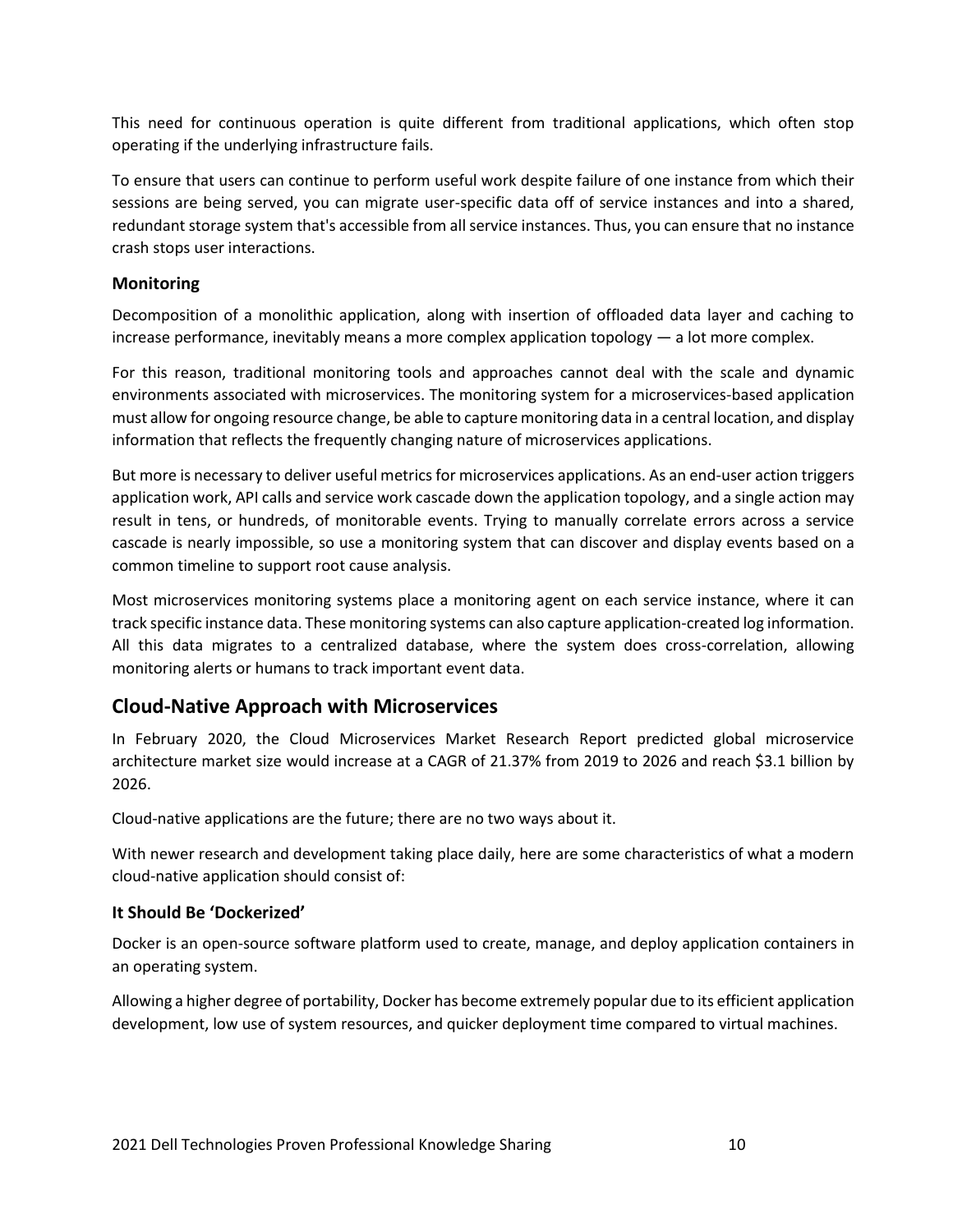#### <span id="page-10-0"></span>**Utilize A 'Designed for Failure' Approach**

System failures are inevitable – despite many attempts to perfect the hardware and server availability, they still occur. This approach advocates for developers to design applications that support swift and rapid recovery.

Simply put, this leads to quick deployment across redundant cloud components with minimal common points of failure, designing every component to be partition-tolerant and distribution of components across availability zones, amongst others.

#### <span id="page-10-1"></span>**Autoscaling**

As the name implies, this refers to the intuitive scaling of the computational resources in a server farm based on the load. It enables companies to incur reduced cloud computing charges, allows for efficient energy use, and provides greater uptime and availability.

#### <span id="page-10-2"></span>**Infrastructure as Code (IaC)**

IaC leads to efficient management and provision of data through machine-readable files, as opposed to physical or interactive configuration tools. As organizations face scaling problems, this can provide costeffective, quick and error-free infrastructure modeling with the help of code.

# <span id="page-10-3"></span>**Conclusion**

With modern applications becoming larger and more intricate, the software development industry has realized the shortcomings of the conventional monolith design. As major organizations continue to switch to a microservices architecture style, many more will also do so in pursuit of a better data management approach.

While the monolith approach does provide value in certain cases, it's become clear that microservices architecture enables organizations to become more agile and responsive to consumer demands – two key aspects for success in the modern economy.